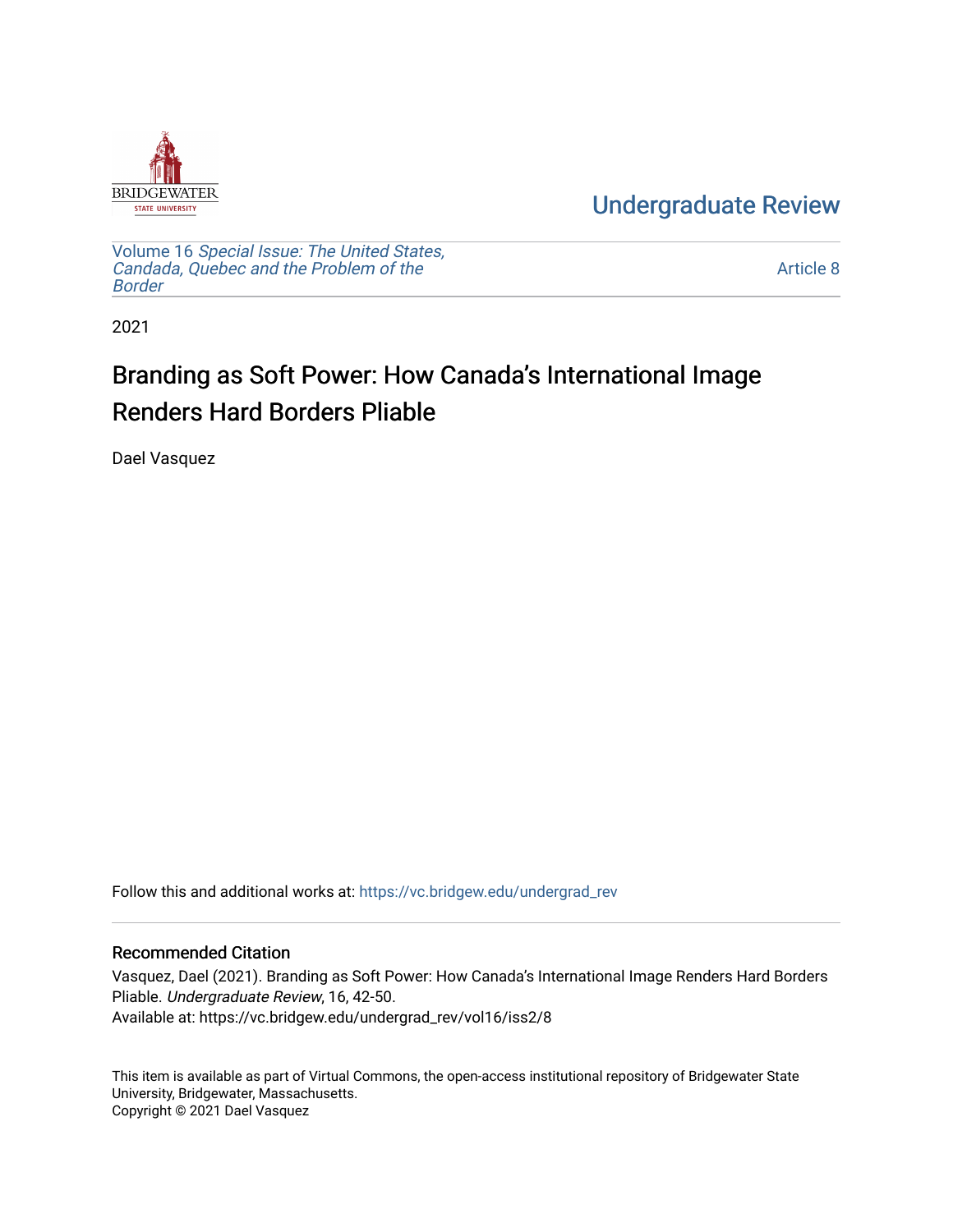# Branding as Soft Power: How Canada's International Image Renders Hard Borders Pliable

## DAEL VASQUEZ, YORK UNIVERSITY, TORONTO, CANADA

drdael.v@gmail.com

**Abstract**: Being neither a hegemonic force nor a developing nation, Canada's classification as a "middle power" requires its cooperation with other state actors as it otherwise lacks the necessary means to care for itself in isolation (Bickerton and Gagnon 2014). For Canada, producing and maintaining a successful international brand is paramount to operating effectively within the ambit of soft power. Delving deeper into Canada's soft-power strategies, this article analyzes how Canada employs its economic and diplomatic arsenal to develop a reputable brand, using it to influence nations across the world and advance its policy agenda. More specifically, this article assesses the country's commitment to deliver humanitarian aid and resolve armed conflicts at a diplomatic level through international consortia such as the United Nations Security Council (Lamy et al. 2017). Another area where Canada has earned an admirable reputation in the eyes of the global community is in international public health initiatives (Kirton 2012). Moreover, as an architect of diplomatic lobbying and cultural engineering, Canada has succeeded in capturing the hearts and minds of historic adversaries, for instance, the Russian government and nation (Potter 2009). Lastly, through its perseverance and careful branding, Canada has managed to leverage its way into the hypercompetitive Hollywood cinema scene, broadcasting its national talent for the whole world to see (Tremblay 2004). In light of these accomplishments, made possible by a brand forged through years of consistent action and tangible results, Canada has successfully rendered hard borders pliable.

**Keywords**: Canada, International reputation, Soft Power, branding

At the apex of the Second World War, having witnessed the destructive and dysfunctional ends of warfare, emerging states sought to empower international fora with the ability to regulate global affairs (Lamy et al. 2017, 162). Institutions such as the United Nations emerged with the underlying principle of "creating some modicum of international order" (160). However, the underlying interests that compelled states to go to war were never eradicated. The potential to wage armed conflicts through hard-power mechanisms remains a guarantee of the liberal new world order, enshrined in the axiomatic ethos of the Peace of Westphalia 1648 (32).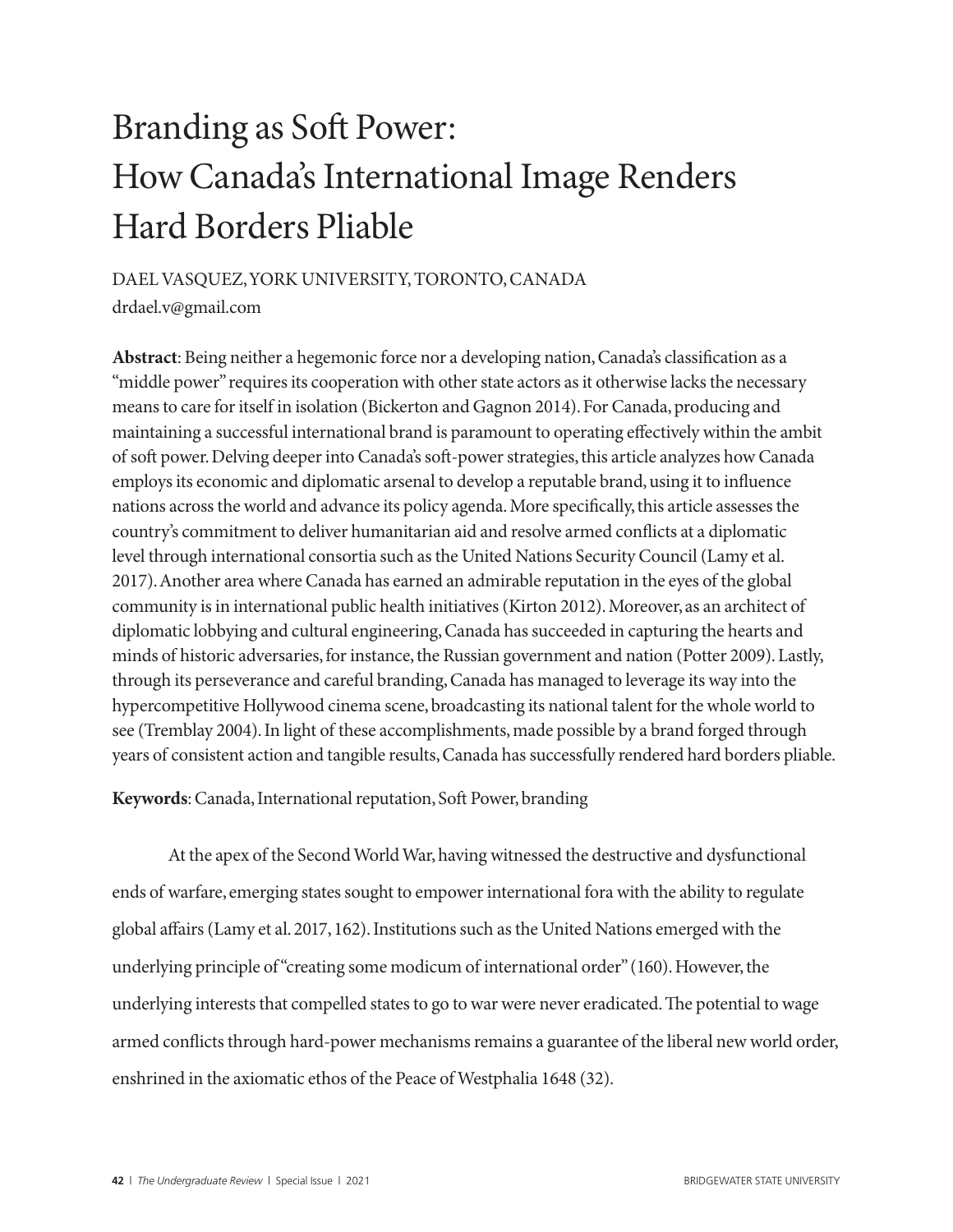Yet, in the advent of demilitarization and cries of peace emanating from multilateral consortia, new strategies to exert influence on foreign nations have been developed and refined. One such strategy has been the legitimization of soft power as a technique to secure international objectives. Premised on attraction, the appeal behind this method of control is its portrayal as a cooperative opportunity that stands to benefit the actors involved. Furthermore, by eschewing the coercive apparatuses of hard-power diplomacy, soft power offers a palatable alternative that placates the liberal sensitivities of the post-war international system.

Seeking to capitalize on its benefits, Canada has long been a country which has resorted to soft power as a means of ameliorating its international standing (Copeland 1998, 1). Being neither a hegemonic force nor a developing nation, Canada's classification as a middle power requires that it cooperate with other state actors as it otherwise lacks the necessary means to care for itself in isolation (Potter 2009, 433). Canada has recognized that producing and maintaining a successful international brand is paramount to operating effectively within the ambit of soft power. In this article, I discuss how Canada has developed a reputable brand, using it to successfully influence nations across the world and rendering their hard borders pliable.

Canada's classification as a middle power has driven generations of Canadian governments to position their country as a peaceful yet capable state actor. Through its interventions in international affairs, Canada has become known as a protector of freedom, democracy, and human rights, and a reliable purveyor of non-renewable energy, all while receiving praise for being one of the world's most stable democracies (Kirton 2012, 137). To earn this reputation, Canada took deliberate action in weaponizing its public relations assets and minimizing instances of misrepresentation (Copeland 1998, 2). In doing so, Canada successfully managed to grow its economy and capture the unwavering attention of an international audience. Through its strategy to employ rhetoric, Canada has resorted to using two primary methods to communicate its brand: the strategic use of its political economy and directing foreign diplomatic assets to spread cultural awareness. While the former may appear to be unrelated to the use of rhetoric, a country's identity is shaped by the actions state actors take in the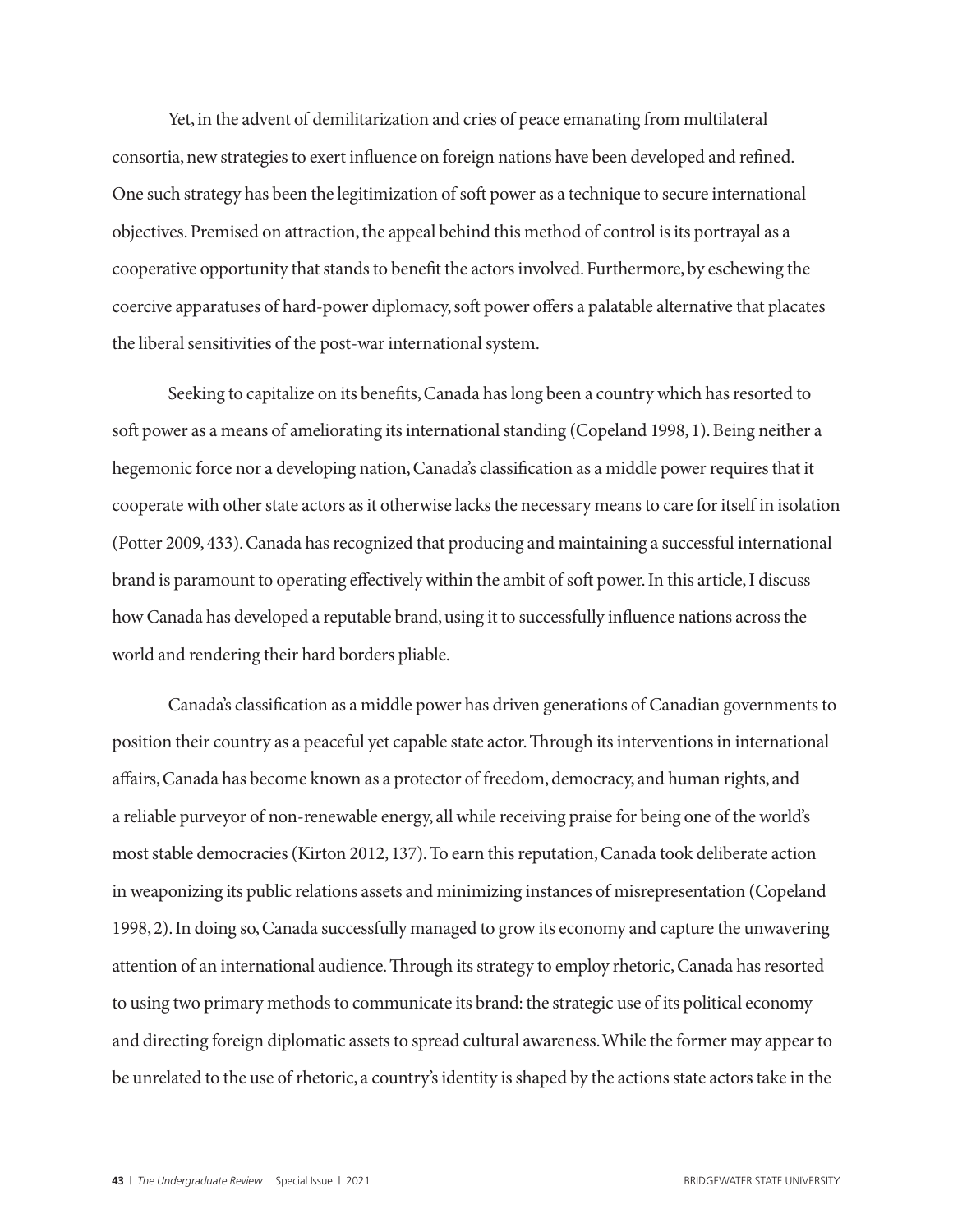global political economy (Potter 2009, 4). This makes a country's political economy a vital asset to its international branding campaigns.

In order to keep up appearances and present Canada as a country committed to the welfare of the developing world, the recent Harper administration committed itself to raising its Official Development Assistance (ODA) fund by 8% annually, a decision made in the midst of the economic contractions affluent states experienced in the early 2000s. These consistent annual increases allowed Canada to grow its ODA budget to \$5 billion (Kirton 2012, 138), a sum that served to communicate two valuable messages: First, Canada was committed to supporting impoverished nations; secondly, Canada had the means to support these communities. More than a promise spoken from rarefied air, Canada's strategic expansion of its ODA budget was definitive proof that the country could uphold its international commitments.

Without loss of momentum, it was throughout this period that Canada also sought to direct the focus of the G8 (now G7) summits and use its modest but emphatic voice to solidify its international brand. In preparation for the 2010 G8 summit, Canada's priority themes were economic growth, climate change, freedom, democracy, rule of law, human rights and, most significantly, healthcare. While many of them have been commonplace in these forums, the decisions taken at these summits have been criticized for addressing distant issues that have little impact on regular affairs of member citizens. However, Canada's unique approach to healthcare transformed the 2010 summit into a contemporary use of power that resonated well within the group and the general public (Kirton 2012, 139).

The importance of Canada's actions were due to a marginal departure from dedicating healthcare resources to combating infectious diseases to the prioritization of "maternal, newborn, and child health" in developing nations (Kirton 2012, 139). This decision also had the added benefit of contributing directly to two of the UN's Millennium Development Goals, raising the profile of Canada's actions and characterizing them not as acts of charity from a developed country, but as dutiful service to the betterment of humanity. Compounding this initiative, Canada took advantage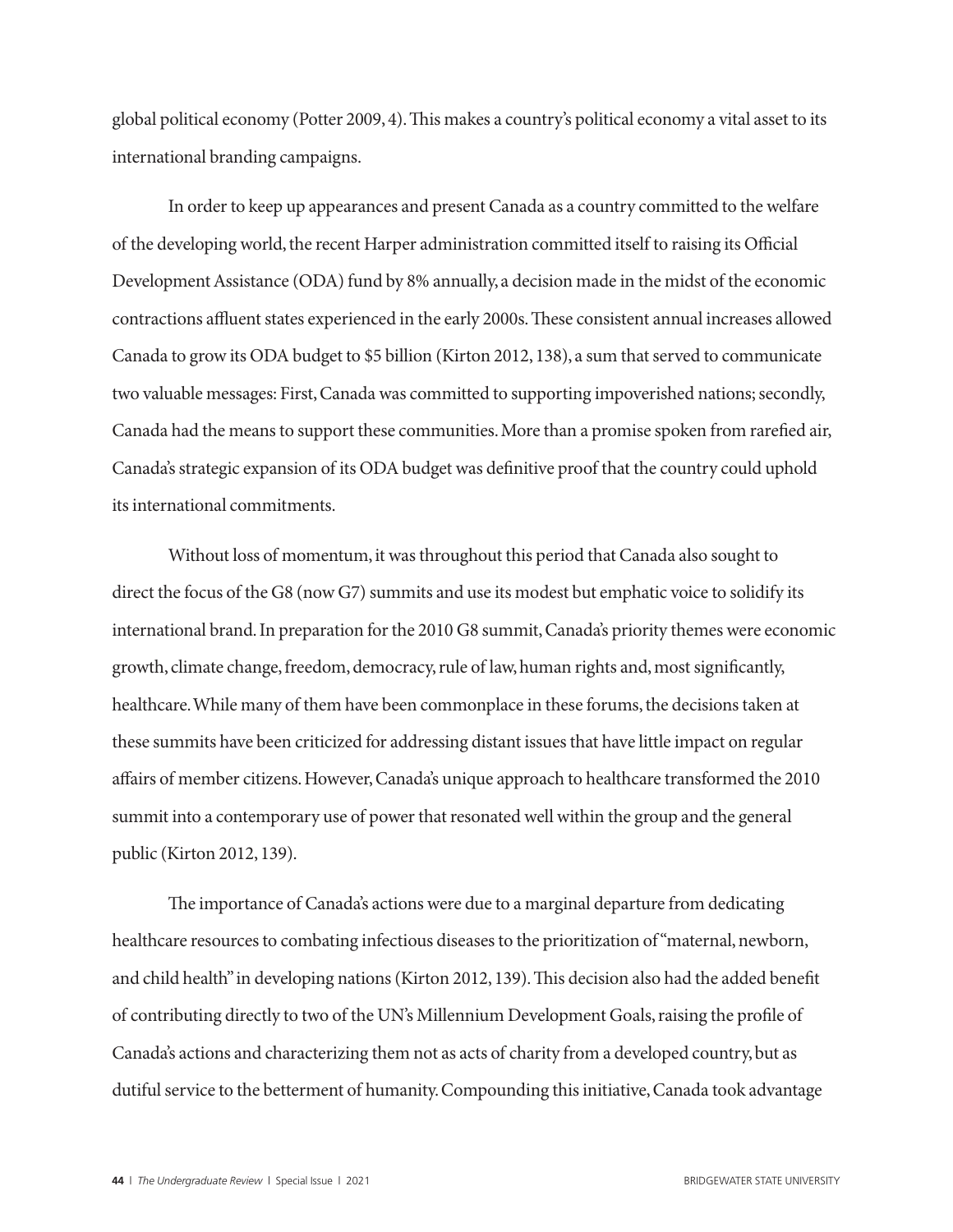of the 2010 summit to implement the Muskoka Accountability report. This was a subtle but actionable accountability measure that would help enforce G8 members' "compliance with commitments on development and health" (139).

Another area where Canada has taken advantage of political economy is in military and defense initiatives. While military operations typically fall within the scope of hard power, Canada's contributions to armed conflicts are used to enhance its relationships with other countries, particularly its allies. The necessity of such actions is driven by historic reminders such as the branding crisis which came in the aftermath of 9/11. In the months that followed, Canada was accused of housing terrorists by the United States, its closest trade partner and ally (Potter 2009, 208). To prevent the deterioration of a longstanding and highly lucrative relationship, Canada knew it had to participate in the intervention. However, the caveat to taking part in this deployment was the risk of compromising Canada's brand as peacemaker. In 2003, this was precisely the reason why Canada did not join the coalition of the willing in the war against Iraq (Bickerton and Gagnon 2014, 423).

However, NATO's sanction of this operation granted Canada the political cover it needed to keep its brand unscathed (Kirton 2012, 138). In ten years' time, Canada's loyalty to its NATO allies and the venerable brand it had crafted would be tested once again. In 2011, amidst the backdrop of civil slaughter by the Khaddafi regime in Libya, Canada was asked to participate in a fight for liberation. Green lit by the United Nations Security Council (UNSC) and legitimized under Responsibility to Protect (R2P), Canada took part in this war, as well. However, the lessons it learned from Afghanistan emboldened Canada to approach this conflict more proactively. When domestic political consequences in the U.S. precluded it from utilizing its aerial assets to deliver ordinance, Canada committed its own aircraft as a gesture of good will. In doing so, Canada successfully satisfied an operational deficit, confirmed that it was mission ready, and earned the appreciation and respect of the U.S. Lastly, as a strategy to reaffirm its brand, Canada also intervened in Libya through non-military means. Through the UNSC, Canada advocated for a no-fly zone to prevent insurgents from using the airspace above, and to support a Libyan citizenry in chaos, Canada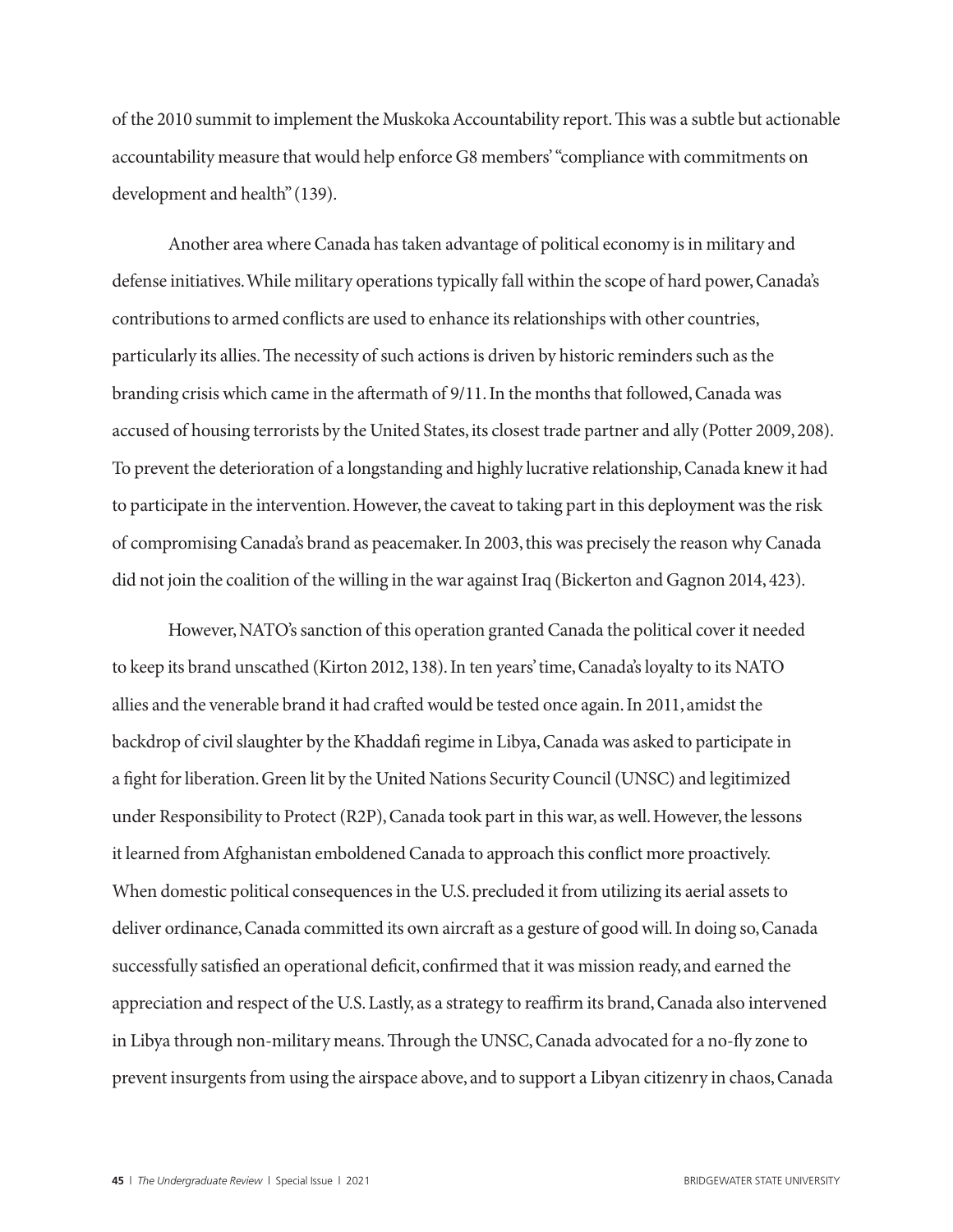offered humanitarian aid (Kirton 2012, 142).

Non-conflictual activity has the added effect of being better received by broader segments of the international community (Potter 2009, 9). Whereas defending foreign nationals from calamity through violent means could still be perceived as doing more harm than good, exercising restraint and supplying vital resources offers greater protection from scrutiny. Nevertheless, to ensure that its philanthropy is well received, Canada must first ensure that it is seen. Indeed, whenever the world takes notice of Canada's laudable actions, be it through foreign media or interpersonal interactions with Canadian dignitaries, Canada benefits disproportionately.

Mannheim and Albritton (in Potter 2009, 23) discuss how states compete for both visibility and valence (estimable standing) in the international arena. They place the United States as the most visible state on the international stage, however its valence is the lowest of any liberal democracy in their ranking. Less visible but possessing a significantly higher valence is the United Kingdom. Canada has an equally high valence, but its visibility is much lower, even falling behind another unfamiliar but well-regarded country, Australia (Potter 2009, 24).

To protect its brand, Canada must ensure it has both visibility and valence. To address its dearth in the former, Canada has weaponized its diplomatic assets to ensure that all activities performed in its name return favorable social capital. However, the purpose of the staff and institutions funded by the public purse is not simply to deliver fanfare, but to export Canada's brand through cultural initiatives. While projecting decorum remains a necessity when conducting state affairs, cultural expositions – be they film festivals, art shows, or lectures on Canadian heritage – are much more impressionable on foreign audiences the world over. As Canada's High Commission in London reported, of all the news coverage mentioning Canada in the UK "60% [...] dealt with culture" (Potter 2009, 101). Realizing this, Canada has made it a priority to provide the international public with cultural programming since 1995 (105). To this purpose, cultural centers remain one of the mediums through which Canada enhances its international identity. Highly visible institutions and open to the public, these buildings are meant to provide a welcoming environment for the citizens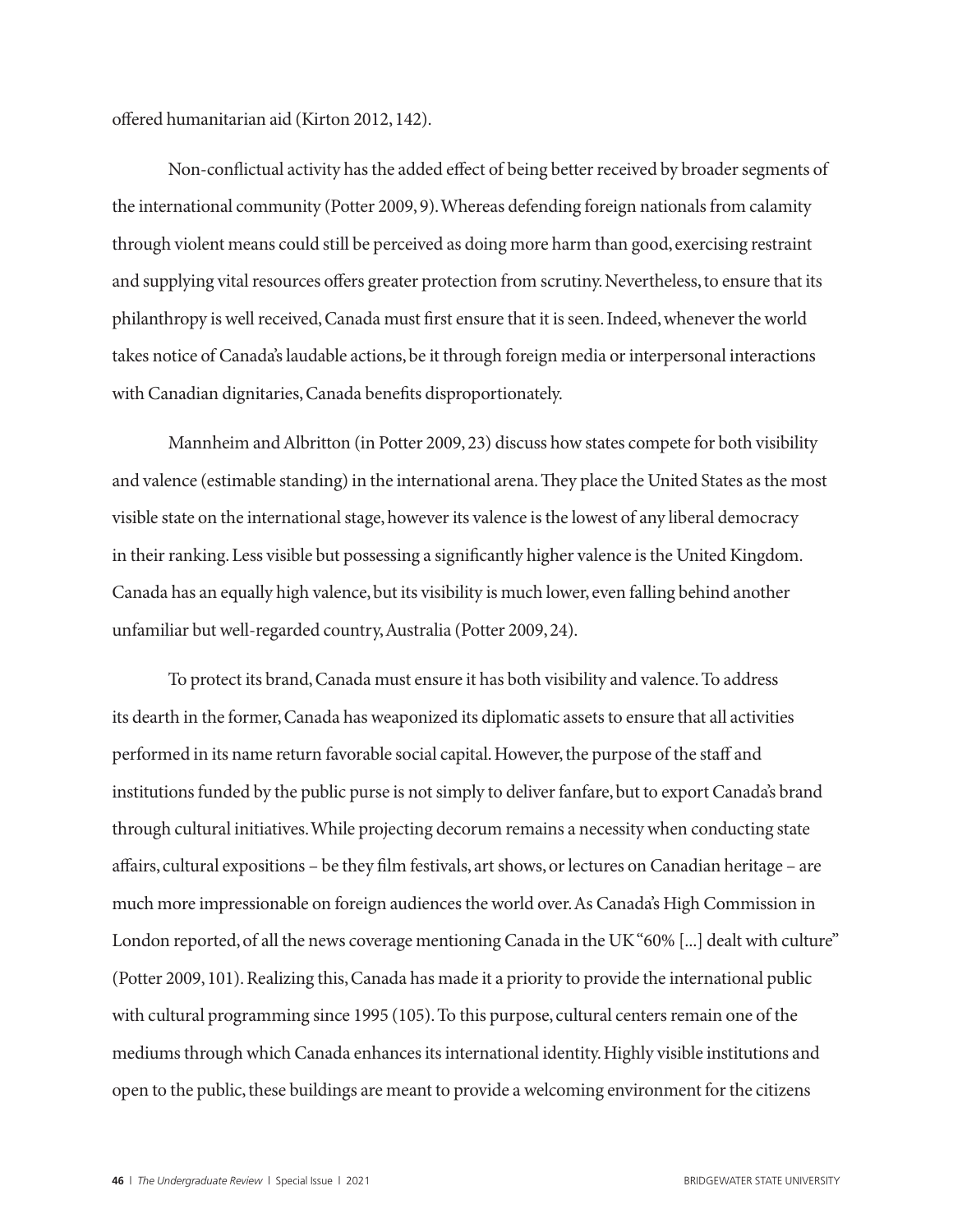of the countries in which they are located. Two of the most notable examples are Canada House in London and Le Centre Culturel Canadien in Paris (Potter 2009, 106). Their purpose is to offer performers and scholars a platform where they may host lectures, concerts, exhibits, and screen films that reflect positively on Canada (107).

Another tool in Canada's repository is the Governor General. State visits remain a powerful branding strategy as their authoritative presence as the heads of delegations lends the visit legitimacy. Being the official head of state of Canada, when a Governor General is sent on a foreign excursion, their purpose is to raise Canada's profile and enhance its reputation (Potter 2009, 108). Notable examples include her Excellency Adrienne Clarkson's 2001 visit to Argentina and Chile. There, she and 39 Canadian dignitaries participated in public debates and discussed with Argentine and Chilean officials about the arts, peacekeeping, and aboriginal issues (109). Madam Clarkson used her visits to draw attention to Canada's contributions to these areas and demonstrate that Canada was a valuable ally to both nations.

On her subsequent trip to Germany, her diplomatic efforts led to delegation member Atom Egoyan being appointed President of the jury at the Berlin Film festival, a development that strengthened diplomatic ties and "German-Canadian bilateral cooperation" (Potter 2009, 110). In 2003, the Governor General led state visits to Russia, Finland, and Iceland where agenda items ranged from salvaging decommissioned submarines to exploring prosperous futures in geothermal energy production. To support its efforts, the delegation brought with it Canadian artists to engage the cultural predilections of each nation. In Russia, dancers and theater performers catered to local preferences. In Finland, musicians and visual artists were selected to impress the domestic high society. Lastly, in Iceland, writers and musicians were recruited to make a lasting impression. These initiatives generated more than 400 total media reports of "real importance," which equated approximately \$9 million in advertising for what amounted to be \$5.3 million in state visit costs (111).

On the consular front, embassies and consulates general also provide twin services in cultural promotion and interpersonal brand awareness; the efforts of Colin Robertson, Consul General for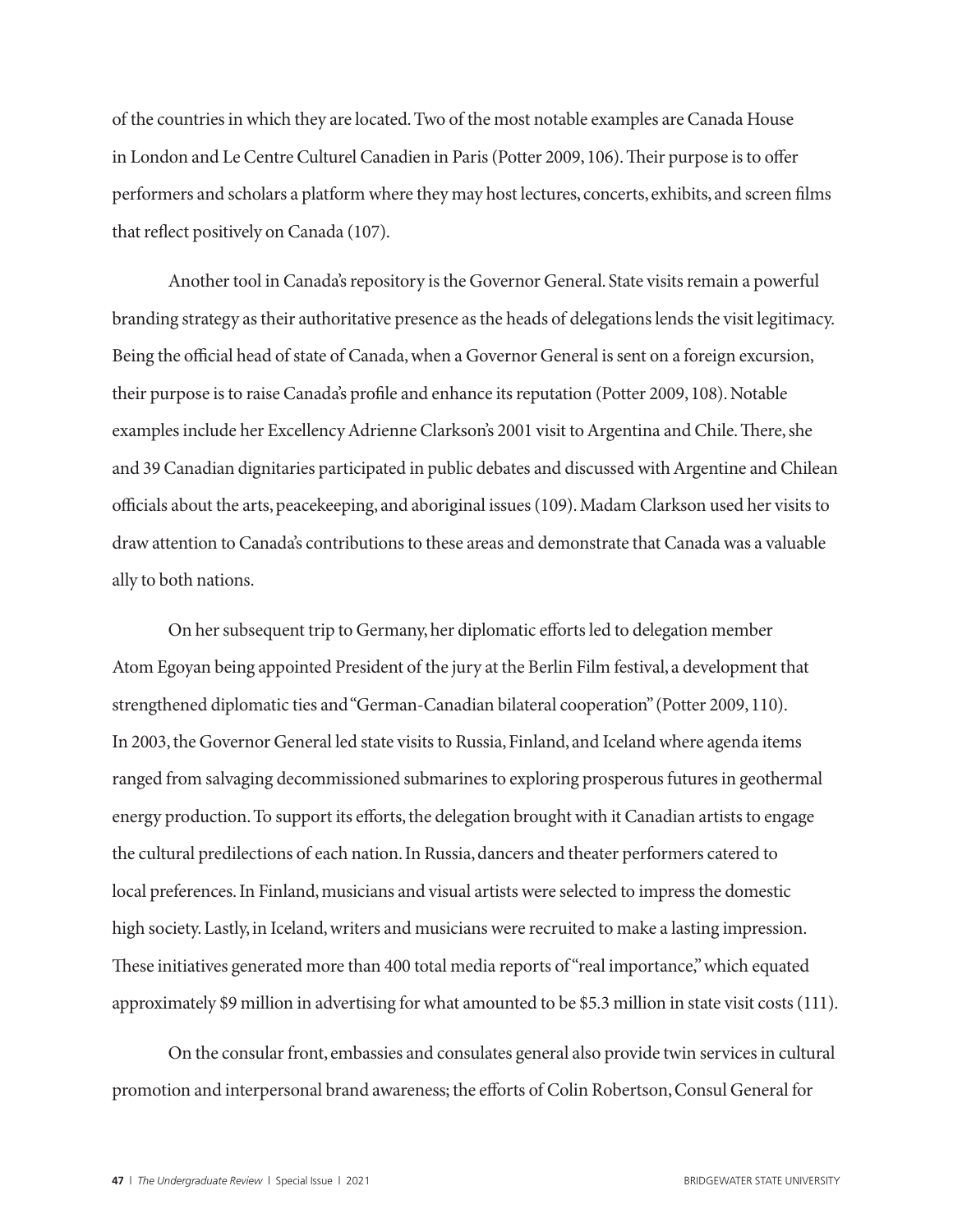California from 2000 to 2004, help illustrate this duality. To support the Oscar nomination of *Les Invasions Barbares*, a Québécois film, Robertson engaged in a five-month campaign to help the nomination board become acquainted with the movie. His strategy? Cocktail parties, private movie screenings, and mailing personally written letters to Canadian Hollywood actors to help secure the nomination. At the zenith of his operation, he invited a myriad of influential Hollywood personalities to his official residence for a final gala (Potter 2009, 202). To reward his efforts, in 2004, *Les Invasions Barbares* won the Oscar for best foreign-language film (Tremblay 2004). What this exercise accomplished was not simply securing a victory for Canada but sending a broader message to film enthusiasts and the public alike that Canada had "a deep pool of cinematic talent" (Potter 2009, 202).

In addition to paving Canada's path to victory, Consuls and Ambassadors serve a valuable purpose as patriotic symbols. In times of crisis, these individuals are looked upon to provide safety and support. Nowhere was this more evident than in Indonesia in 2004. In the wake of the tsunami that devastated South Asia, Ambassador Randolph Mank proactively established a field office to conduct relief operations. Serving as a hub for the Canadian International Development Agency, Indonesian officials, NGOs, and donors, Mank's strategy revolutionized Canada's brand in the region. While simple in form, a nation saturated by reporters covering the disaster amplified the narrative of Canada acting as a beacon of hope (Potter 2009, 204).

Through these examples, one can see how soft-power strategies such as a targeted use of public funds and the proliferation of embellishing stories can transform a country's brand into an international icon. While relatively small in scope, Canada's tactful initiatives have allowed it to reap benefits it could never hope to gain through direct military, financial, or political efforts. Through the strategic use of economic tools, hard-power resources, and diplomatic assets, Canada has been able to create a perennial narrative that it is a country with which other states should conduct business, trust as an ally, and hold in high esteem as an invaluable member of the international community. The strength of Canada's soft power is not limited to the immediate success of its international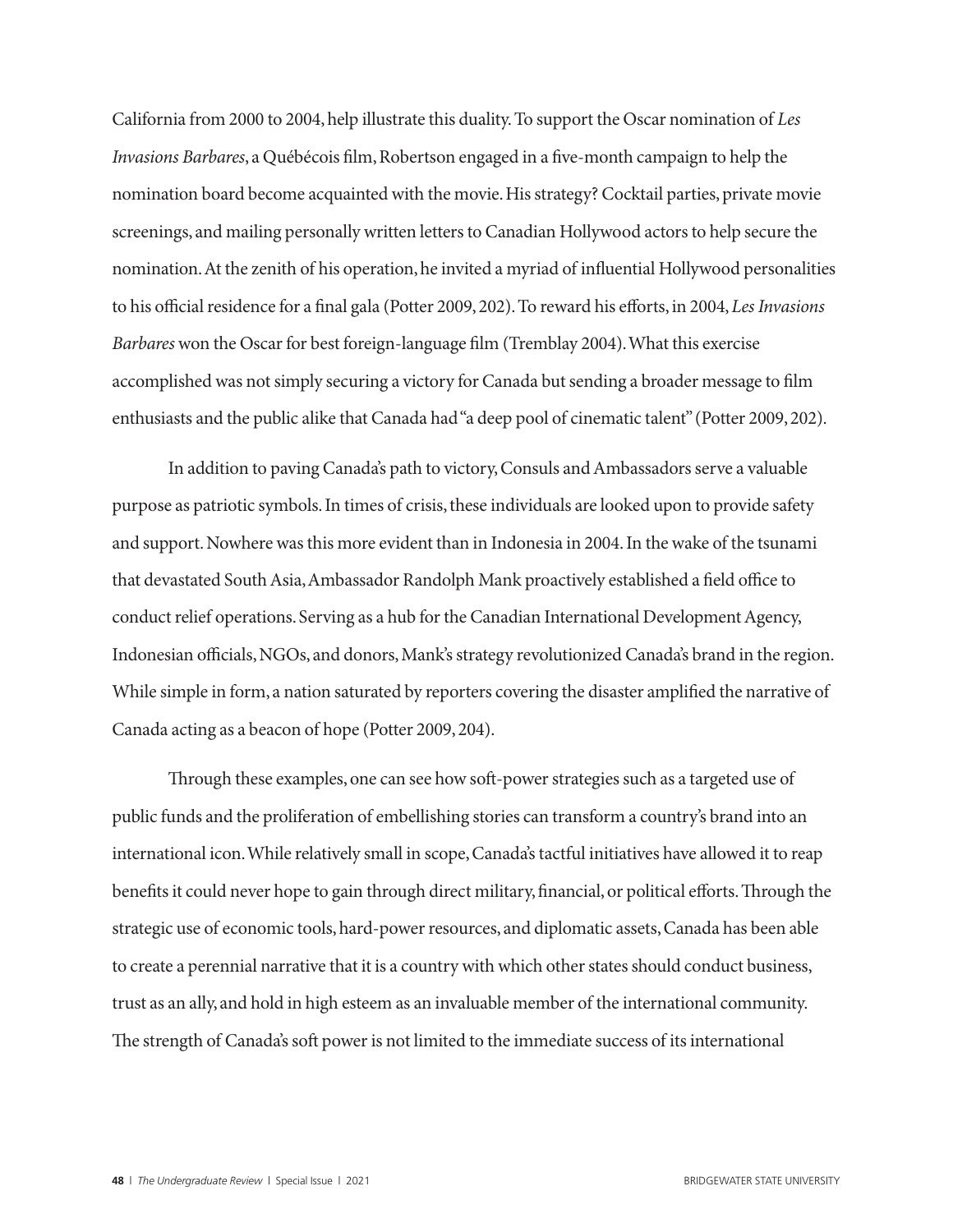projects; rather, and most importantly, it lays in the stable trust that countries have developed toward Canada. Through the confidence it has earned on the battlefield, Canada has maintained favorable trade relations with its powerful southern neighbor for decades. Moreover, its commitment to deliver humanitarian aid and resolve armed conflicts at a diplomatic level through the UNSC has helped forge Canada's glowing valence. Compounded by its fervent support of international public health, Canada has earned an admirable reputation in the eyes of the global community. As an architect of diplomatic lobbying and cultural engineering, Canada has even succeeded in capturing the hearts and minds of traditional adversaries, such as Russia. Lastly, its perseverance and careful branding have given Canada the leverage it needed to pierce the hypercompetitive Hollywood cinema scene. In light of all these accomplishments, made possible by a brand forged through years of consistent initiatives, Canada has indeed succeeded in rendering hard borders pliable.



**Dael Vasquez** is a political science student and fellow at York University's Robarts Centre for Canadian Studies. In September 2021, he moved to the University of Toronto to complete a Social Sciences and Humanities Research Council of Canada-funded project on the political economy of Ecuador and Canada.

#### **References**

Bickerton, J. G., and A. G. Gagnon eds. 2014. *Canadian Politics*. 6th ed. Toronto: University of Toronto Press.

- Copeland, D. 1998. "Hard reality, Soft Power: Canadian Foreign Policy in the Era of Globalization." *Behind the Headlines*, 55 (4): 2.
- Kirton, J. 2012. "Vulnerable America, capable Canada: Convergent leadership for an interconnected world." *Canadian Foreign Policy Journal: Canada in a Unipolar World. New Directions in Canadian Foreign Policy*, 18 (1): 133–144.
- Lamy, S. L., J. S. Masker, J. Baylis, S. Smith, and P. Owens. 2017. *Introduction to Global Politics*. New York: Oxford University Press.